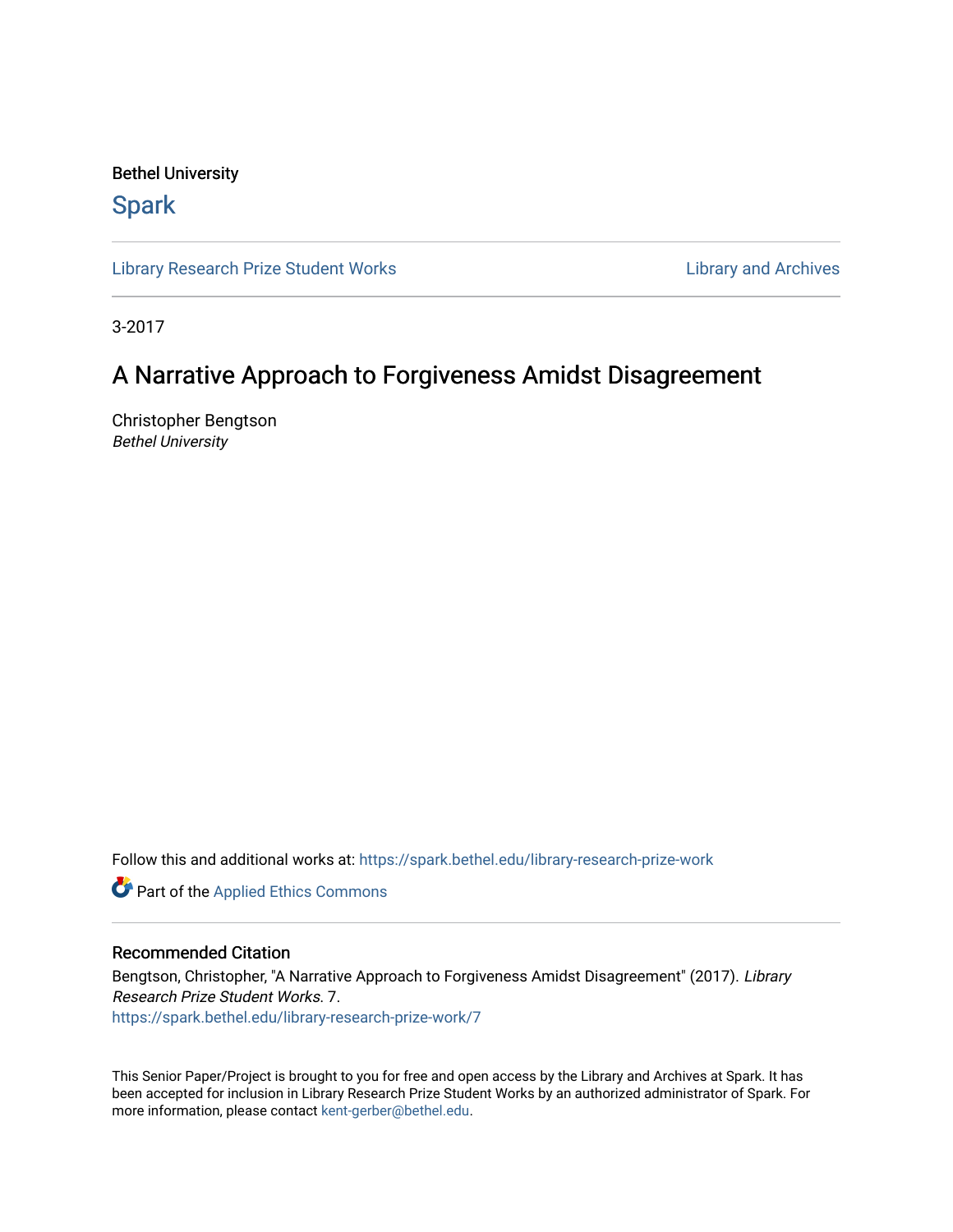A Narrative Approach to Forgiveness Amidst Disagreement

Christopher Bengtson

PHI499: Senior Seminar

Bethel University

December 15, 2016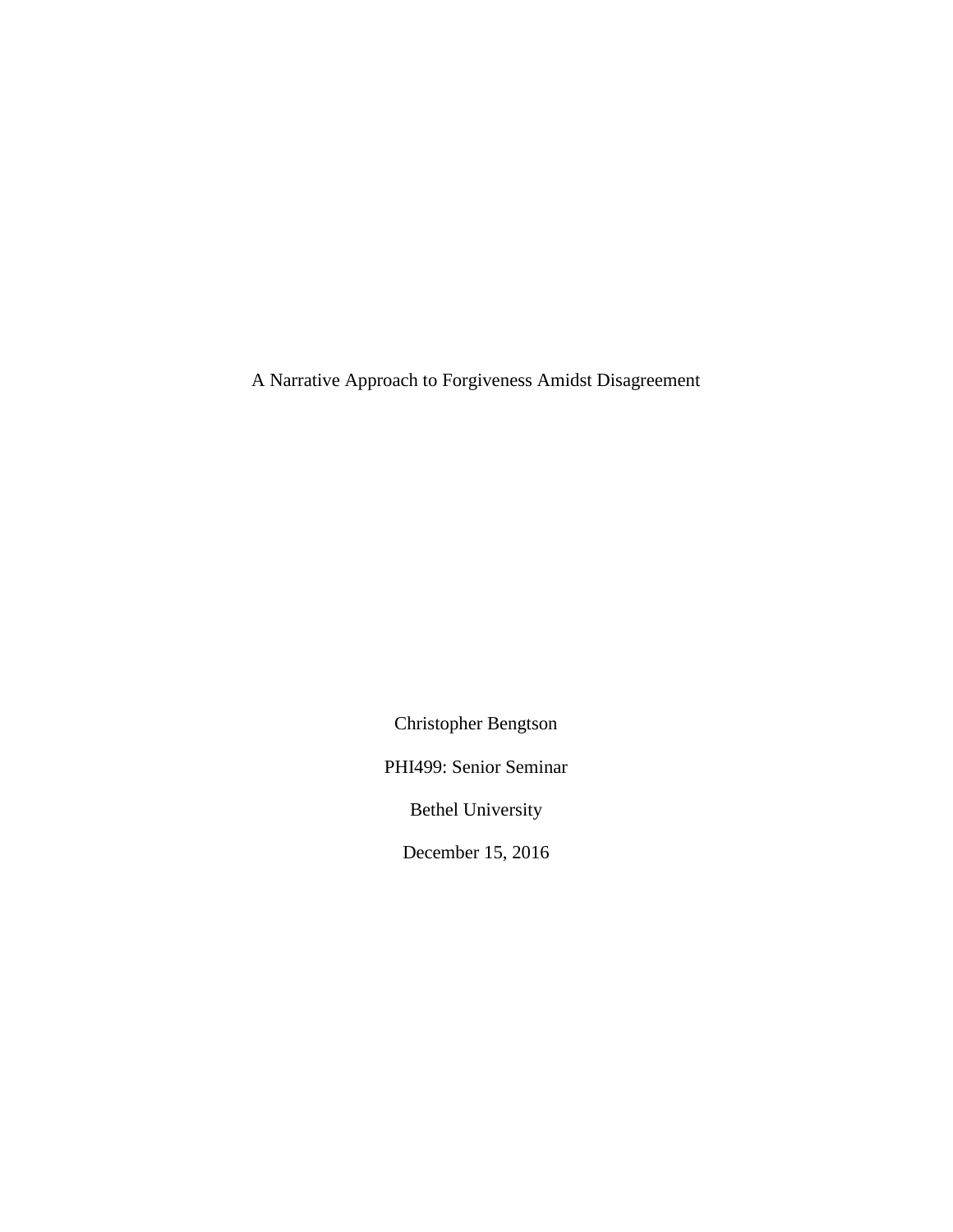# **Introduction**

While not always the case, there are instances where parties involved disagree on the nature of a particular offense. Personal conflict can lead to rifts in personal relationships or moral trust of the larger community;<sup>1</sup> disagreement over the nature of the offense can lead to greater conflict and prevent forgiveness. The goal of this paper is to examine the reasons disagreement over the nature of offenses occurs, how to resolve these disagreements, and how this affects the process of forgiveness. In order to do so effectively, first a survey of models of forgiveness will be given to establish a clear definition and working model of what is meant by forgiveness. Following this, I will examine why disagreement in accounts of the offense can prevent forgiveness from taking place. Finally, through examining narrative theory and discourse ethics, a model for resolving disputes over the nature of the offense will be constructed. From this, I will show that in order for forgiveness to take place, the parties involved must reach an agreement as to what the nature of wrongdoing was, which can be done through the *communicative action* of narrative sharing.

#### **Defining Forgiveness**

Much of the philosophical debate on forgiveness stems from Bishop Butler's sermon on resentment, revenge, and forgiveness. Butler defines forgiveness as the forswearing of revenge,<sup>2</sup> which has been a model taken up by others, including Bishop Desmond Tutu.<sup>3</sup> Jeffrie Murphy, who has written extensively on forgiveness, worked to

<sup>1</sup> Margaret U. Walker, *Moral Repair: Reconstructing Moral Relations After Wrongdoing* (New York: Cambridge University Press, 2006), 89-90.

<sup>2</sup> Joseph Butler, "Sermon IX," in *Fifteen Sermons Preached at the Rolls Chapel* (Grand Rapids, MI: Christian Classics Ethereal Library, 1827), 61-62. Accessed November 1, 2016. http://www.ccel.org/ccel/butler/sermons.html.

<sup>3</sup> Jeffrie Murphy, *Getting Even: Forgiveness and its Limits* (New York: Oxford University Press, 2003), 15.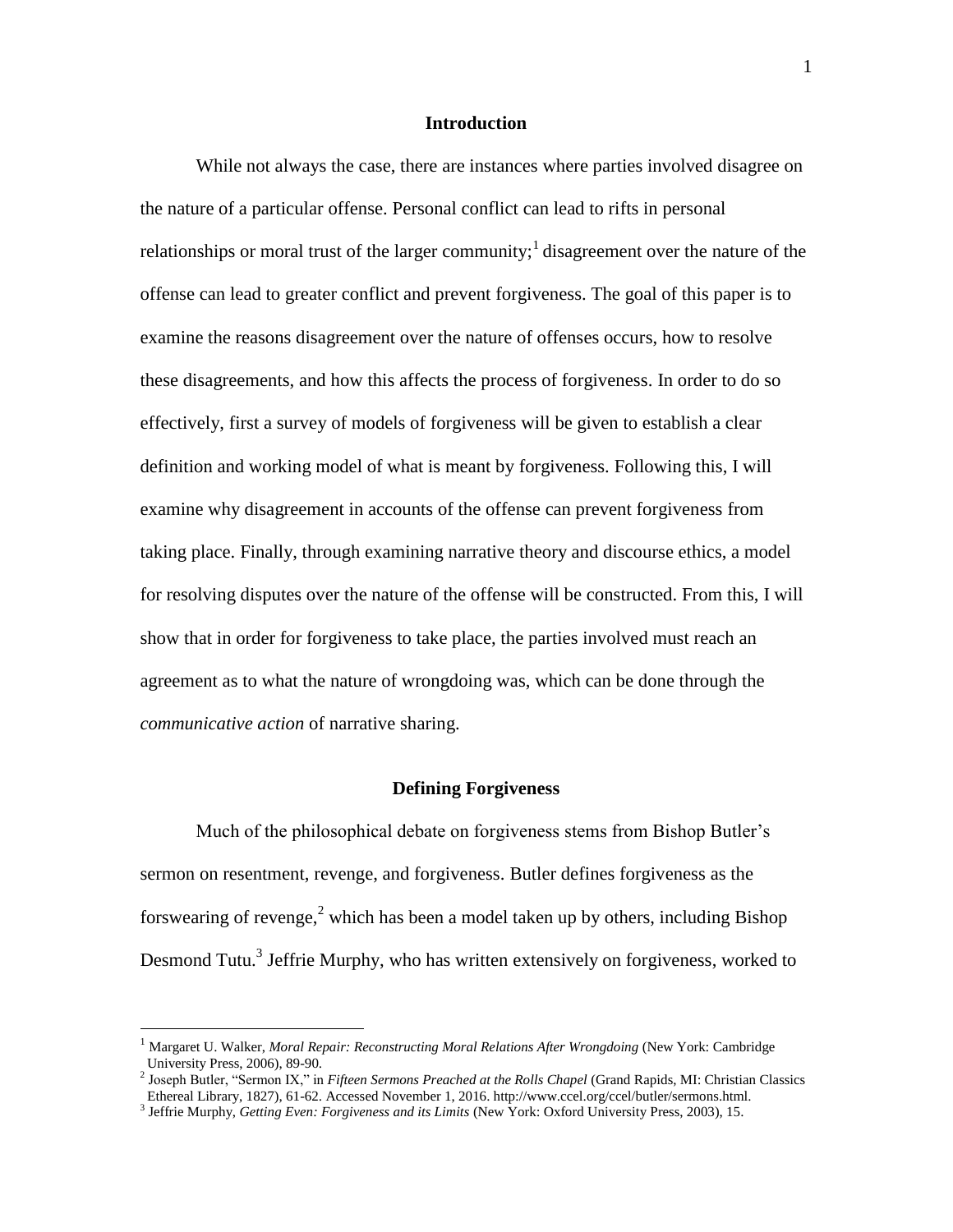expand this model by defining forgiveness as the forswearing of *vindictive passions*. 4 More than a few authors have brought up the limits of these models, as they do not seem to capture the full scope of what is meant by forgiveness.

Margaret Urban Walker introduces the concept of forgiveness as moral repair, which she describes as "the task of restoring or stabilizing… the basic elements that sustain human beings in a recognizably moral relationship."<sup>5</sup> This is done through helping the victim regain: confidence in shared standards, ability to establish trust, and hopefulness in being worthy of trust.<sup>6</sup> While I find this notion of moral repair useful in defining the *teleological* function of forgiveness, Walker's model is less clear on what each party involved must do for forgiveness to occur.

In this sense, one of the most robust models of forgiveness is the one offered by Charles Griswold in *Forgiveness: A Philosophical Exploration.* Griswold describes forgiveness in terms of a conditional model that takes the form of a transaction, in which each party involved must meet particular conditions in order for forgiveness to take place.<sup>7</sup> In forgiveness, the wrongdoer must: (1) claim responsibility for the deeds, (2) repudiate the deeds, (3) express regret for "having caused that *particular* injury to that *particular* person" (my own emphasis), (4) commit to not inflict further injury, (5) show understanding of the degree of damage done, and (6) provide an account for why the wrong was committed.<sup>8</sup> The wronged must, in turn: (i) forswear revenge, (ii) moderate resentment, (iii) commit to letting resentment go completely, (iv) reframe the injurer with reference to change that is promised for the future, (v) reframe the self in a new light by

<sup>4</sup> These include: anger, resentment, and hatred. Ibid, 16.

<sup>5</sup> Walker, *Moral Repair: Reconstructing Moral Relations After Wrongdoing* 23.

 $<sup>6</sup>$  Ibid, 24.</sup>

<sup>7</sup> Charles L. Griswold, *Forgiveness: A Philosophical Exploration* (New York: Cambridge University Press, 2007), 47.

<sup>8</sup> Ibid, 49-51. Direct quote from p. 50.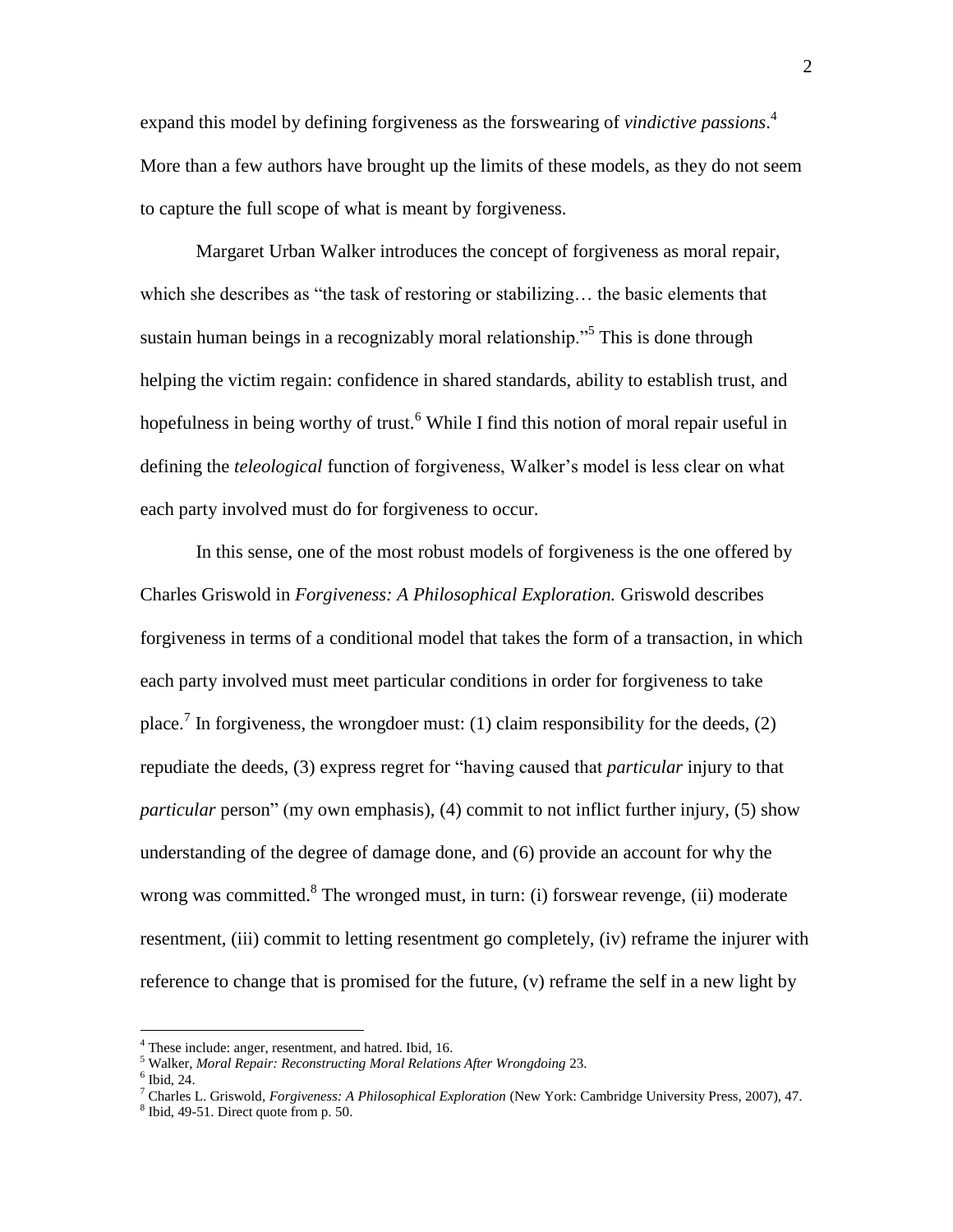recognizing a shared humanity in both parties, and (vi) address the victim with the statement that forgiveness is granted.<sup>9</sup>

With these conditions in mind, forgiveness is best accomplished when the parties involved are present and willing to engage in the process of forgiveness by meeting the conditions that have been laid out. In situations where certain parties are not present or not willing to take part, forgiveness becomes limited. Since Griswold treats many of these cases with great consideration and detail, I will not go into further explanation of these scenarios here. My base assumptions in examining cases where there are discrepancies in the accounts given by the parties concerning the nature of the offense will be that: both parties acknowledge there was some form of wrongdoing that occurred, are present, and willing to work toward forgiveness. In addition, since I believe Griswold's model moves toward the most clear and full definition of forgiveness, I will use his model to explore the particular situation that is the focus of this paper. Now that a working model and definition of forgiveness, for the sake of this paper, has been established, I will turn my attention to why a discrepancy in accounts can prevent forgiveness from occurring.

#### **Does Disagreement Prevent Forgiveness?**

A survey of the conditions provided above will help illuminate why a disagreement of accounts of wrongdoing can prevent forgiveness from occurring. The requirements of the wrongdoer focus particularly on a *particular* offense and the degree of damage caused by the *particular* offense. Griswold's conditions 1-3 and 5 cannot be fulfilled if the address is not made to the *particular* offense suffered by the wronged

<sup>3</sup>

<sup>&</sup>lt;sup>9</sup> Ibid, 54-58.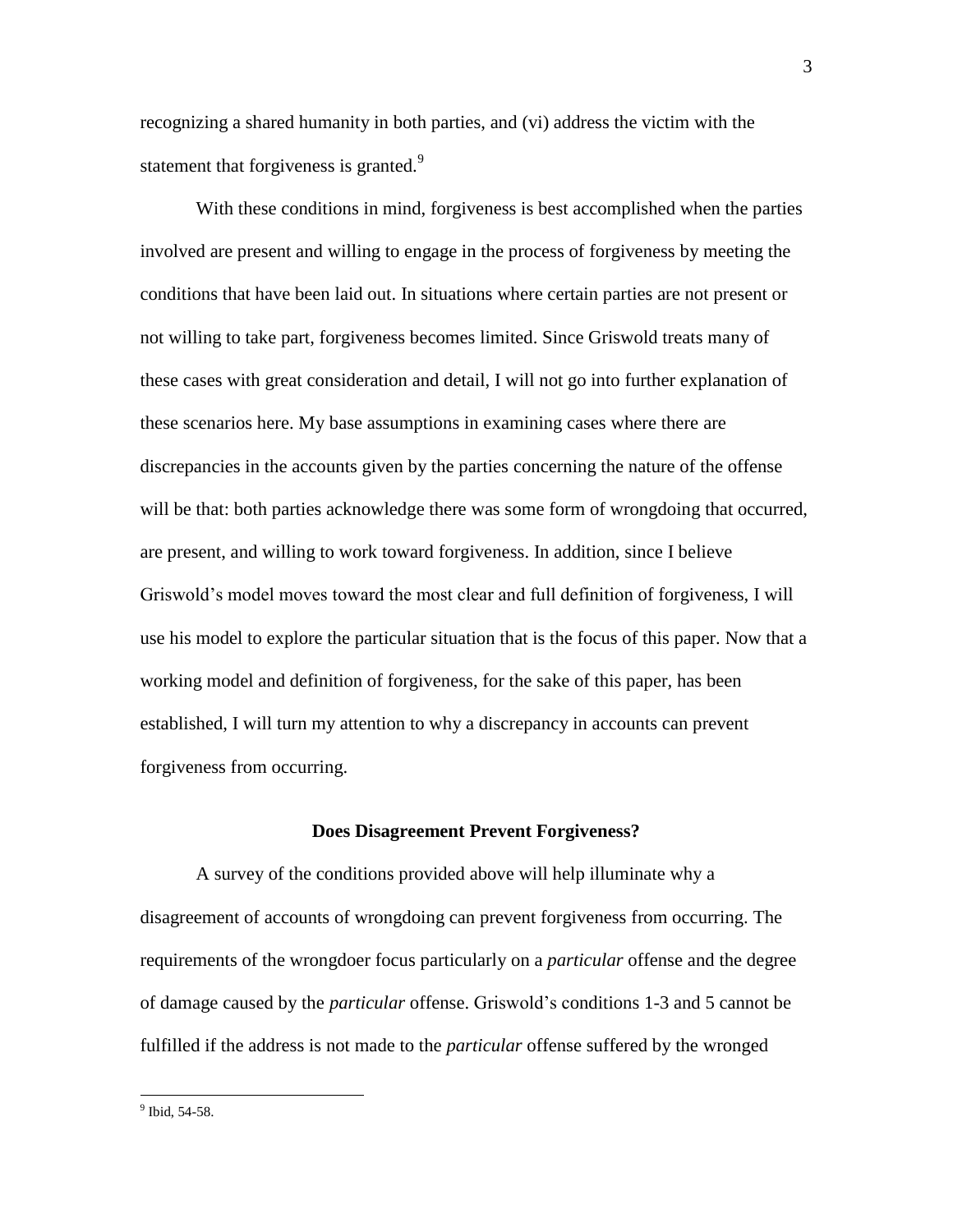party. Without agreement about the particular offense, conditions of forgiveness cannot be fulfilled, and the wrongdoer becomes *conditionally unforgiveable*. <sup>10</sup> It follows that since the wrongdoer is unforgiveable, forgiveness as defined by Griswold's model, should not be offered. An impasse results, as one party seeks forgiveness, but the other party is unable to grant it.

It follows, therefore, that Griswold's model of forgiveness requires an additional condition. There must be agreement on the nature of the offense that was committed. This additional condition, applies to both the wrongdoer and the wronged party. It is worth noting that in many cases, this condition will not require explicit acknowledgement. Many cases of forgiveness involve situations where both parties agree to what the nature of the offense was, which will allow them to bypass this condition. However, in cases where there is disagreement, this condition will need to be addressed explicitly, so that the other conditions of forgiveness can be fulfilled.

Now that I have examined how a disagreement on the nature of an offense can complicate forgiveness and how Griswold's model should be modified to accommodate for situations such as these, I turn my attention to the larger issue of how such a dispute can be settled. In order to properly propose a method for resolving the issue at hand, first I will need to examine why such disagreements occur. It is helpful at this point to introduce the concept of narrative and how it relates to forgiveness.

<sup>10</sup> This phrasing is borrowed from Trudy Govier, "Forgiveness and the Unforgivable," *American Philosophical Quarterly* 36, no. 1 (1999): 59, accessed November 5, 2016, http://www.jstor.org.ezproxy.bethel.edu/stable/20009953.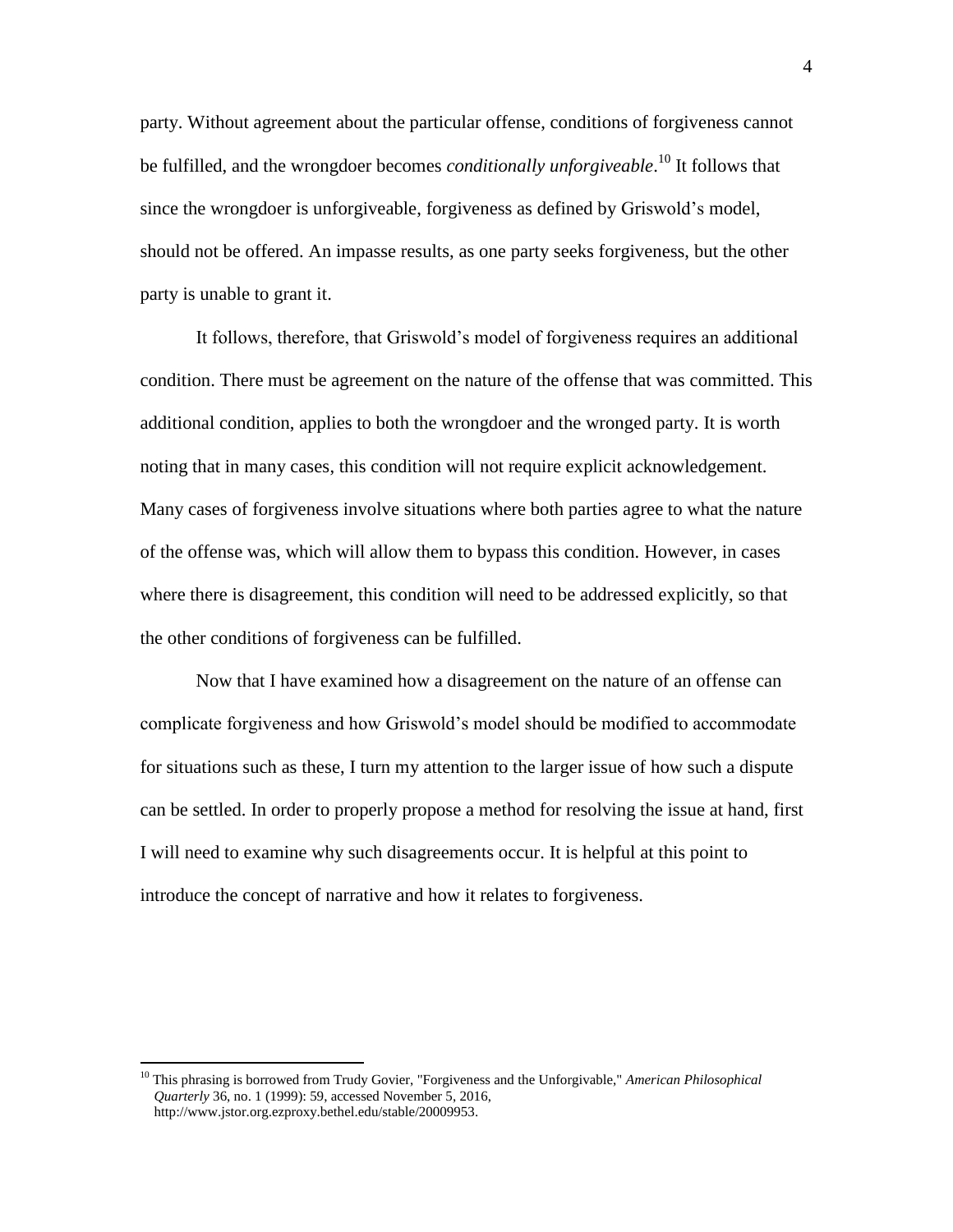## **Usefulness of Narrative to Forgiveness**

The usefulness of narrative accounts in the context of forgiveness is given significant attention by Griswold. He discusses how narrative accounts are useful in helping reframe both the self and the wrongdoer, helping the wronged move toward forgiveness.<sup>11</sup> In that forgiveness deals with a series of events, it is useful to frame it using a narrative context. In *Moral Understandings: A Feminist Study in Ethics*, Walker further expands on why moral thinking primarily takes the form of narrative:

To say moral thinking is narrative in pattern is, first, a way of seeing how morally relevant information is selected and organized *within* particular episodes of deliberation. The idea is that a story is the basic form of representation for moral problems. We need to know who the parties are, how they understand themselves and each other, what terms of relationship obtain, and perhaps what social or institutional frames shape their options. We need to know how they have gotten to the situation that requires moral attention, for this tells us something about the kinds of attention and response that are within moral consideration here.<sup>12</sup>

Since forgiveness is primarily concerned with addressing wrongdoing, it fits well within the realm of *moral thinking.* Thus, Walker's assertion that moral thinking is narrative in pattern can be applied directly to situations of forgiveness, as well. Using narrative to examine forgiveness will be both useful in identifying the cause of disputes over the nature of an offense and in proscribing a possible solution. An examination into how individuals construct narratives for the self and others will prove fruitful at this point.

# **Paul Ricoeur and Narrative**

Paul Ricoeur has written extensively on narrative, introducing two ideas that are useful for purpose of this discussion. First experiences in time are narrated. Second

<sup>11</sup> Griswold, *Forgiveness: A Philosophical Exploration,* 103.

<sup>&</sup>lt;sup>12</sup> Margaret U. Walker, *Moral Understandings: A Feminist Study in Ethics*, 2nd ed, (New York: Oxford University Press, 2007), 75.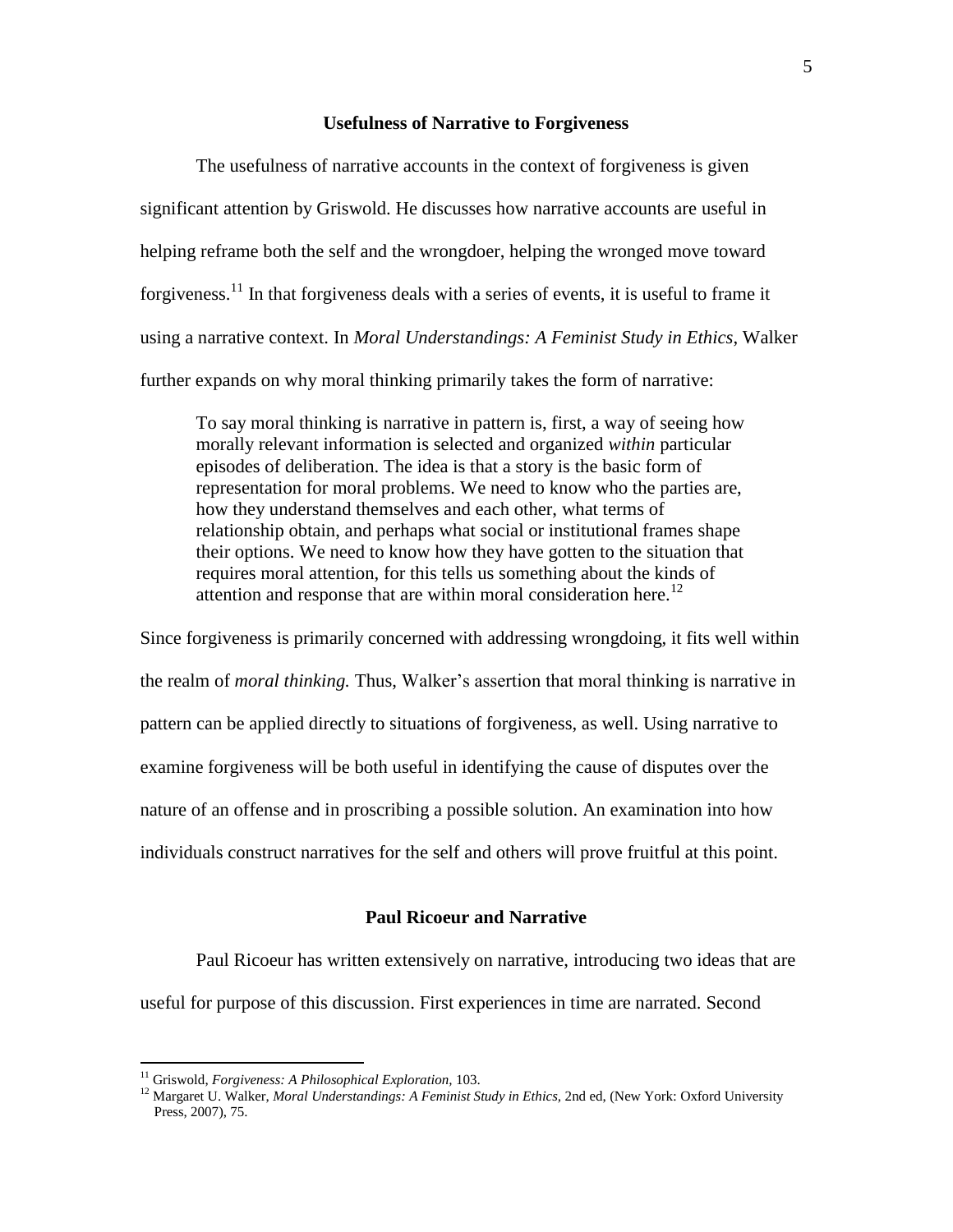narrative is organized and constructed with a plot, which allows it to be followed.<sup>13</sup> The two elements will be examined in conjunction below.

Ricoeur states that for a narrative to *be* a narrative, it must have a plot. A plot is that which allows a story to be followed, giving it a beginning, middle and end. The linear form that a narrative takes makes it temporally bound. In the same sense, our experiences take on a linear form in that they are temporally bound. We are birthed into the world, have a series of experiences, and eventually die. Human life takes on a distinctly narrative quality, as it is comprised of a beginning, middle, and end, and involves drawing out meaning from the linear succession of events.<sup>14</sup> In proposing this, Ricoeur asserts a narrative conception of self, which has been given significant examination in philosophical and psychological literature. The view of the narrative self asserts that since all our experiences are narrated, the unity of self rests in the unity of the individual's narrative.<sup>15</sup> This has significant appeal as people often discuss their lives in terms of stories, not merely a sequence of events. According to Ricoeur, what separates a narrative from a sequence of events is the plot.<sup>16</sup>

Ricoeur uses the term *emplotment* to describe how diverse elements and events are organized to form the plot of a narrative. He writes:

[Plot] is a mediation between the individual events or incidents and a story taken as a whole. In this respect, we may say equivalently that it draws a meaningful story from a diversity of events or incidents… or that it transforms the events or incidents into a story… An event must be more than just a singular occurrence. It gets its definition from its contribution to the development of the plot. A story, too, must be more than just an enumeration of events in serial order; it must organize them into an

<sup>13</sup> David M. Kaplan, *Ricoeur's Critical Theory,* (Albany: State University of New York Press, 2003), 60; Paul Ricouer, *Time and Narrative: Volume I,* trans. Kathleen McLaughlin and David Pellauer (Chicago: University of Chicago Press,1984), 65.

<sup>14</sup> Ricoeur, *Time and Narrative,* page 65-67.

<sup>&</sup>lt;sup>15</sup> Alasdair MacIntyre, *After Virtue*, 2nd ed, (Notre Dame: University of Notre Dame Press, 1984), 205.

<sup>16</sup> Ricoeur, *Time and Narrative*, 65.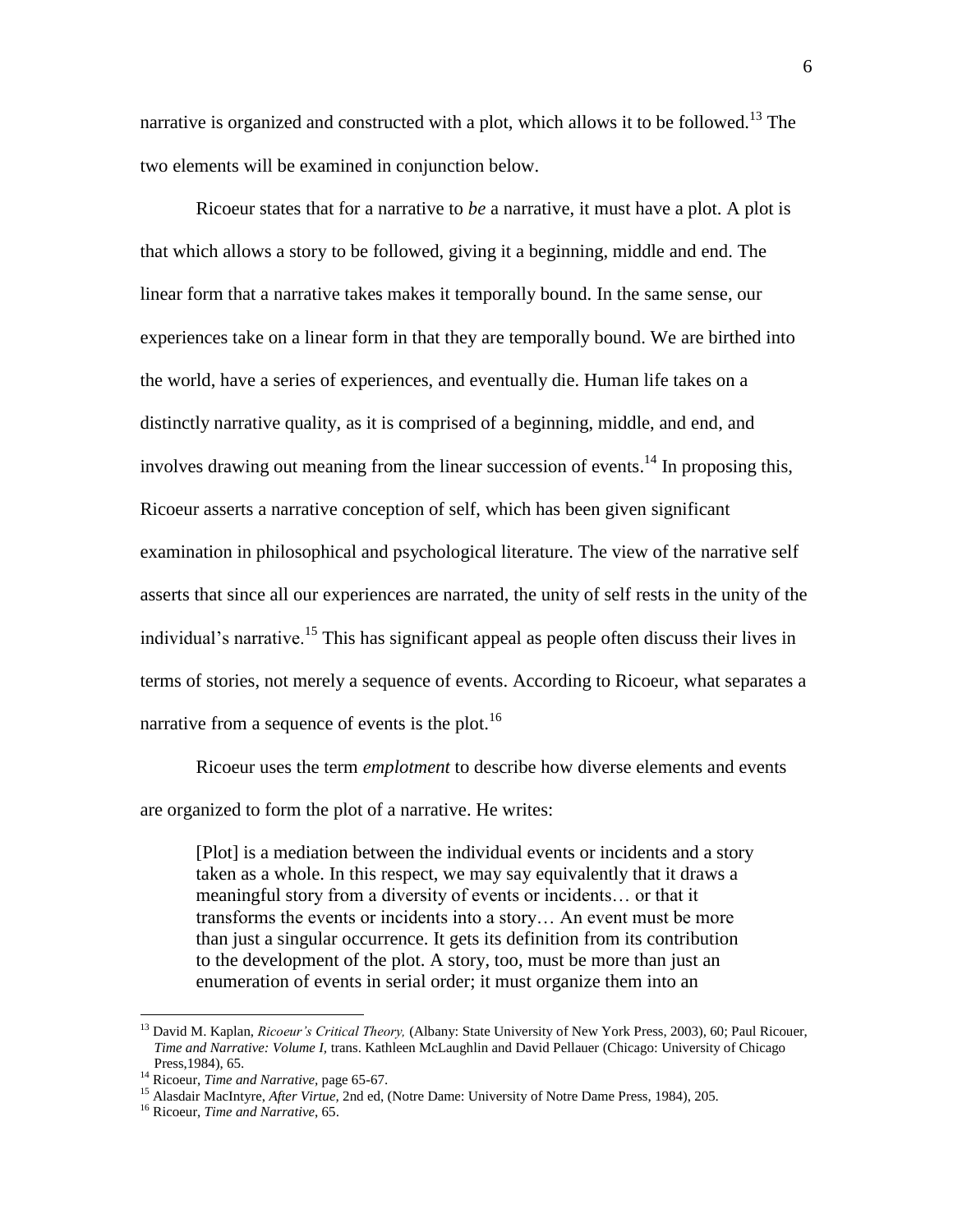intelligible whole, of a sort such that we can always ask what is the 'thought' of this story. In short, emplotment is the operation that draws a configuration out of a simple succession.<sup>17</sup>

By *emplotting* the events of one's life, we create cohesive views of the self, in terms of narrative, and make sense of the succession of events that we experience.<sup>18</sup> Therefore, the narrative-self is a model that aids in deriving meaning from our experiences. Without plot, the story becomes *unfollowable* and no longer aids in making sense and meaning out of the succession of events. Therefore, as part of our continual existence (that is, until we cease to live), we are continuously engaged in constructing a narrative by way of *emplotment*, which involves placing events within the context of our own alreadyexisting narrative, with the motivation of making sense of events and incorporating them into a *followable* story.<sup>19</sup>

It is worth noting that not all of our experiences may be fit into a cohesive narrative. There are experiences that seem to go beyond explanation or reason, or do not line up with the rest of the narrative we have constructed. At this point there are three options: one, to modify the narrative in question to accommodate the new information; two, to change the interpretation of the experience; or three, count the experience as an anomaly and dismiss its significance in light of the narrative in use.<sup>20</sup> Since a reference to the narrative is made in making these judgments, the *motivation* to make narrative sense of an event is present regardless of whether or not the experience is actually incorporated into the narrative.

 $17$  Ibid.

<sup>18</sup> MacIntyre, *After Virtue,* 210.

<sup>&</sup>lt;sup>19</sup> Marya Schechtman, *The Constitution of Selves*, (Ithaca: Cornell University Press, 1996), 97.

<sup>20</sup> Griswold, *Forgiveness: A Philosophical Exploration,* 100.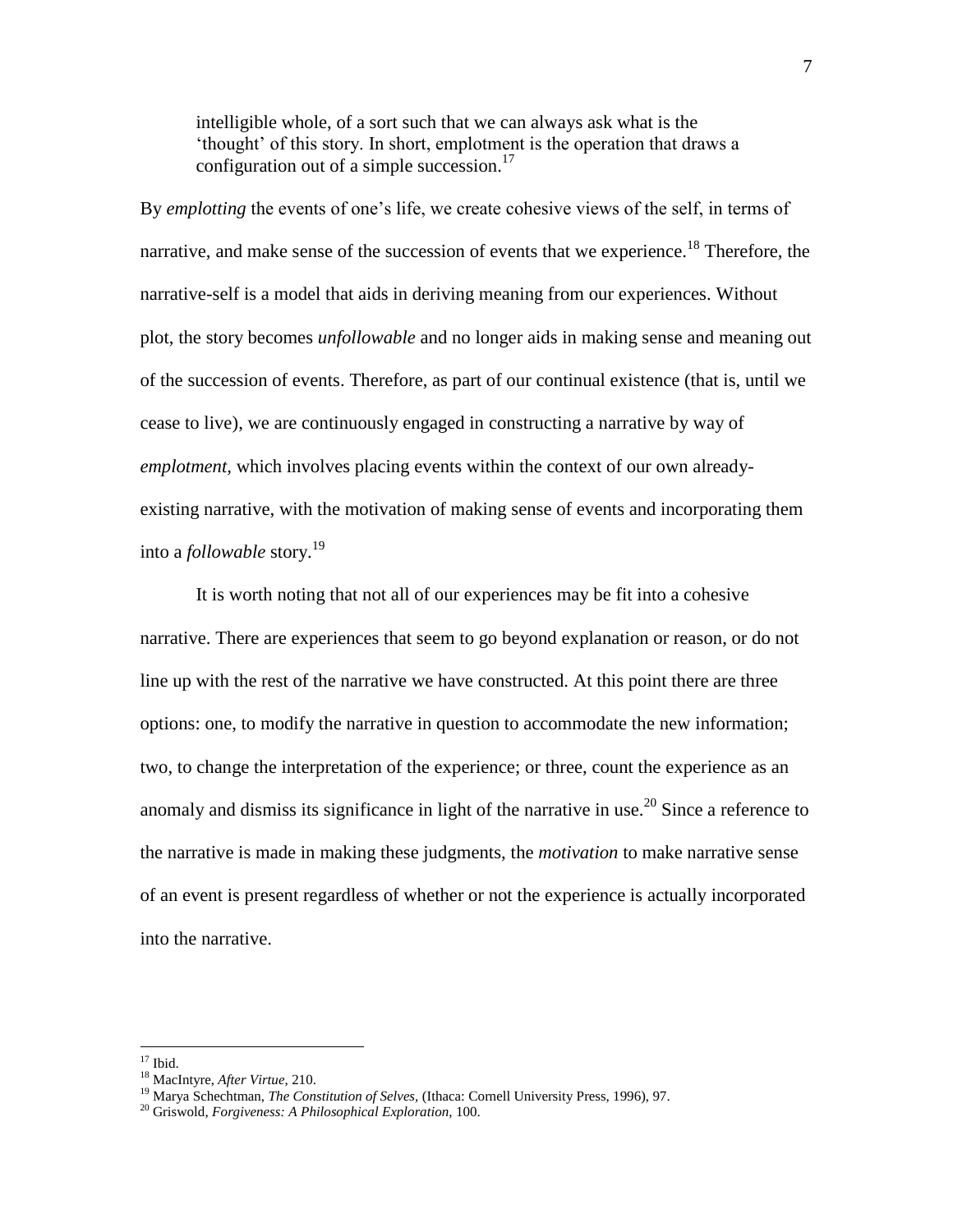The exploration of Ricoeur's theory of narrative and time has provided significant insight into how people construct narratives and make sense of the experiences they have in time. With this firmly in mind, I will now shift my attention back to the questions of why disagreements over the nature of an offense take place. First, I will look at how other people become part of our narrative experience, and then I will explain how this causes discrepancies in how people interpret events that take place, of which the application to the present discussion will be most pertinent.

#### **Narrating the Other**

The concept of narrative extends beyond the self and involves others in two ways: one, other people become part of our narrative; and two, we make sense of other people by use of narrative. This assertion requires some further explanation. The first of the two ways is fairly straightforward. Since we are always in relation to other, our narratives will always include other people. Even those that live fairly secluded lives will have had some form of relation in terms of early family life, or the occasional encounter with a stranger. Other human beings are part of our existence and, therefore, part of our narratives. Similarly, we are part of other people's narratives, as well.<sup>21</sup> In addition, we interpret others' lives by use of narrative "because we all live out narratives in our lives and… understand our own lives in terms of the narratives that we live out," which makes "the form of narrative is appropriate for understanding the actions of others. $12^2$ 

It is the second sense of how narrative relates to others that is of great import to this discussion. Since we interpret the actions of others by use of narrative, we follow the principles of constructing narratives that I laid out earlier: we use *emplotment* to construct

<sup>21</sup> MacIntyre, *After Virtue,* 213.

 $^{22}$  Ibid. 212.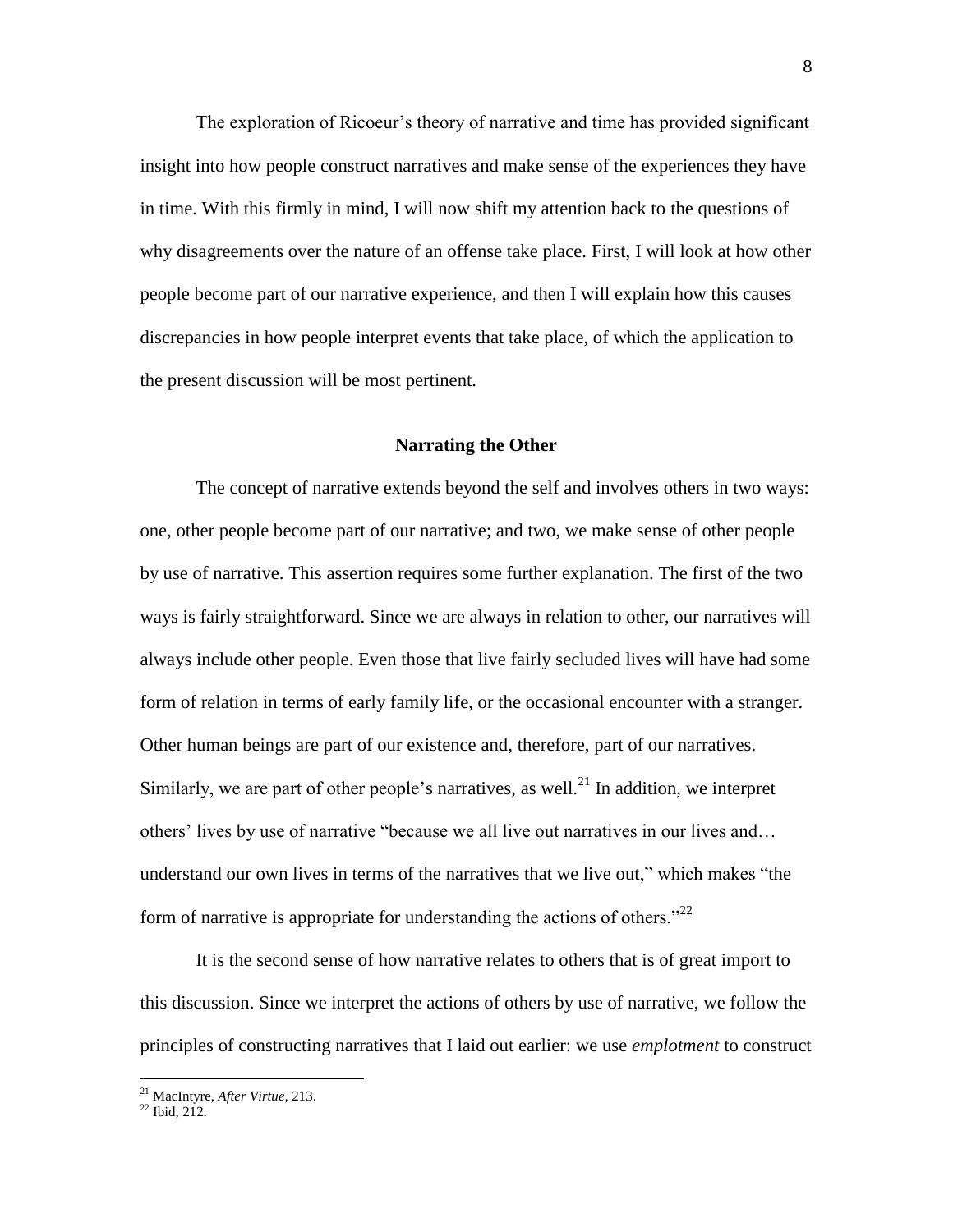a *followable* story that attempts to make meaning out of the succession of events that occur in *another's* life. Therefore, we interpret others' lives using the narrative context we have available *with* motivation to create a cohesive narrative identity for use of interpreting their future behaviors, in the same way that our narrative self-identity allows us to interpret the events that occur to us in the future. Herein lies the crux of the problem and the reason why disagreements over the nature of offenses occur: the possibility of forgiveness is limited by discrepancies in the narrative explanations of the parties involved.

Some elaboration will be required to fully illustrate this point. Let us say there are two individuals involved and one commits an offense directed at the other. The offended party (*A*), first interprets the offense and how it relates to them by fitting it within their own narrative context. After this, they will attempt to fit the offense within the narrative context of the offender (*B*) and make sense of their action. From this, they will attempt to figure out what *B*'s intentions were to committing the particular wrong. However, in that *A* do not have full access to *B*'s narrative, *A* will have to make assumptions in order to place the event in *B'*s narrative in a manner that makes the narrative *followable*. Similarly, *B* without *A'*s narrative context, will see the event in light of their own narrative and fail to understand the fully *A*'s perspective on the matter, thus causing a discrepancy between how *A* and *B* view the particular offense.

This particular illustration raises a few points that are of merit to this discussion. First, it raises the notion that people create *followable* stories for other people, in order to make sense of their lives, and in doing so, may introduce incorrect assumptions about the other when all the information pertinent to the particular offense is unavailable. Second,

9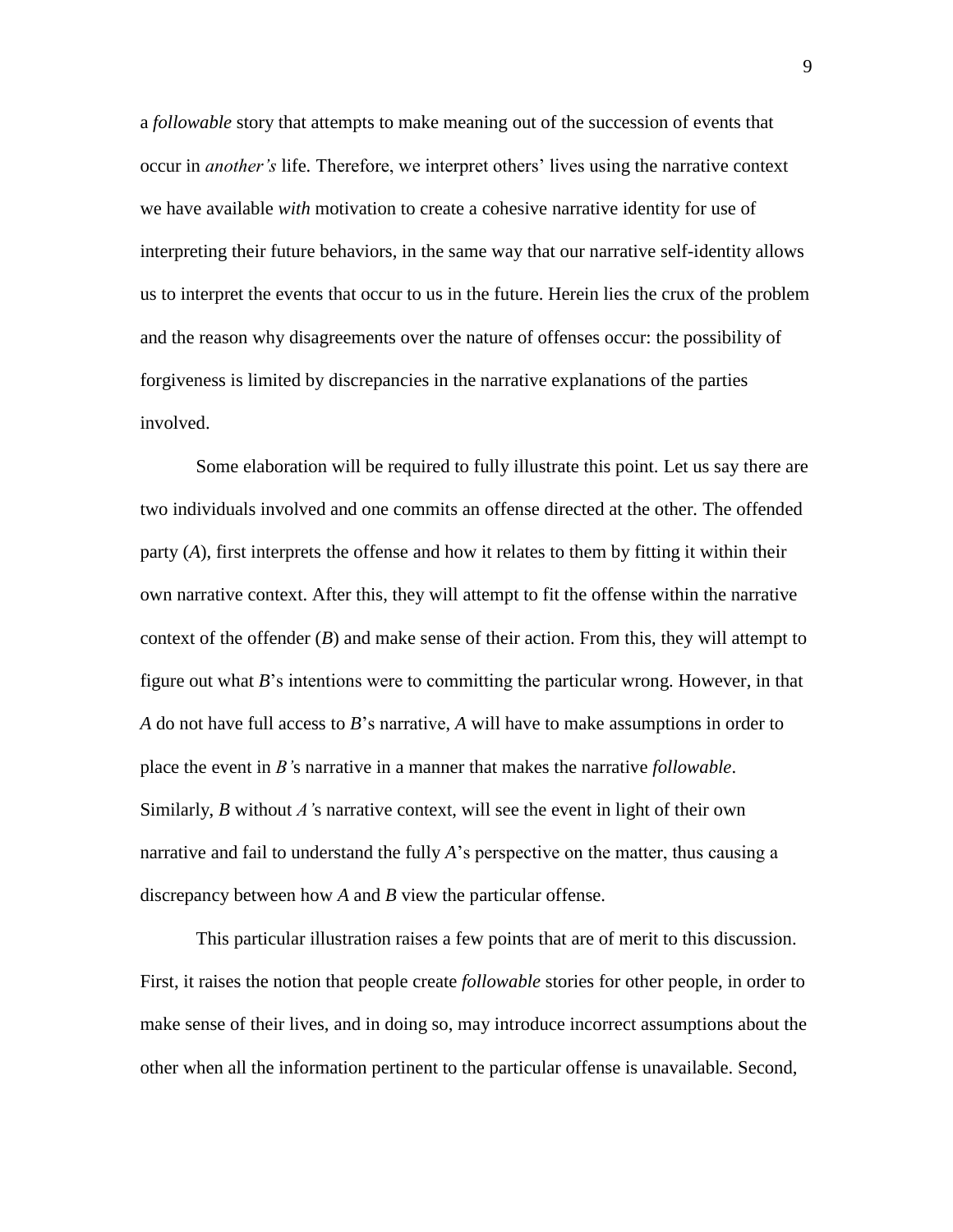each person interprets the world using their own narrative context, but the more this narrative context diverges from another, the more likely it is for a discrepancy in accounts to occur. This point serves to help explain why differences in culture, age, gender, religion, education, or race cause misunderstandings.<sup>23</sup> In addition, this helps explain why close friends can often reach agreement better than complete strangers. This is because the narrative contexts that each party is using will be more similar if there are more shared experiences. These shared experiences in turn lead to similar assumptions being made about other people. This leads to the third and last point, which is that we tend to impose our own narrative context and structure onto other people, in attempting to understand them with regard to our own experiences, and not theirs.

This is a point is elaborated on by Seyla Benhabib in *The Generalized and Concrete Other.* When we assume the stance of the *generalized other,* we assume that the other person's needs, desires, and affects are similar to our own, which lends us to believe that "each is entitled to expect and to assume from us what we can expect and assume from him or her."<sup>24</sup> Benhabib asserts that we need to move away from the notion of the *general other* to the *concrete other,* which takes the other person's "concrete history, identity, and affective-emotional constitution," essentially their *narrative selfidentity*, into consideration.<sup>25</sup> Thus, the solution to the problem rests in bringing the two individuals' narratives together and filling in the gaps of missing and relevant information so that incorrect assumptions that are made about the other person's narrative and, by result, the offense in question can be corrected.

 $23$  A non-exhaustive list.

<sup>&</sup>lt;sup>24</sup> Seyla Benhabib, "The Generalized and the Concrete Other: The Kohlberg-Gilligan Controversy and Moral Theory," in *The Feminist Philosophy Reader,* ed. Alison Bailey and Chris Cuomo (New York: McGraw-Hill, 2008), 485.  $^{25}$  Ibid.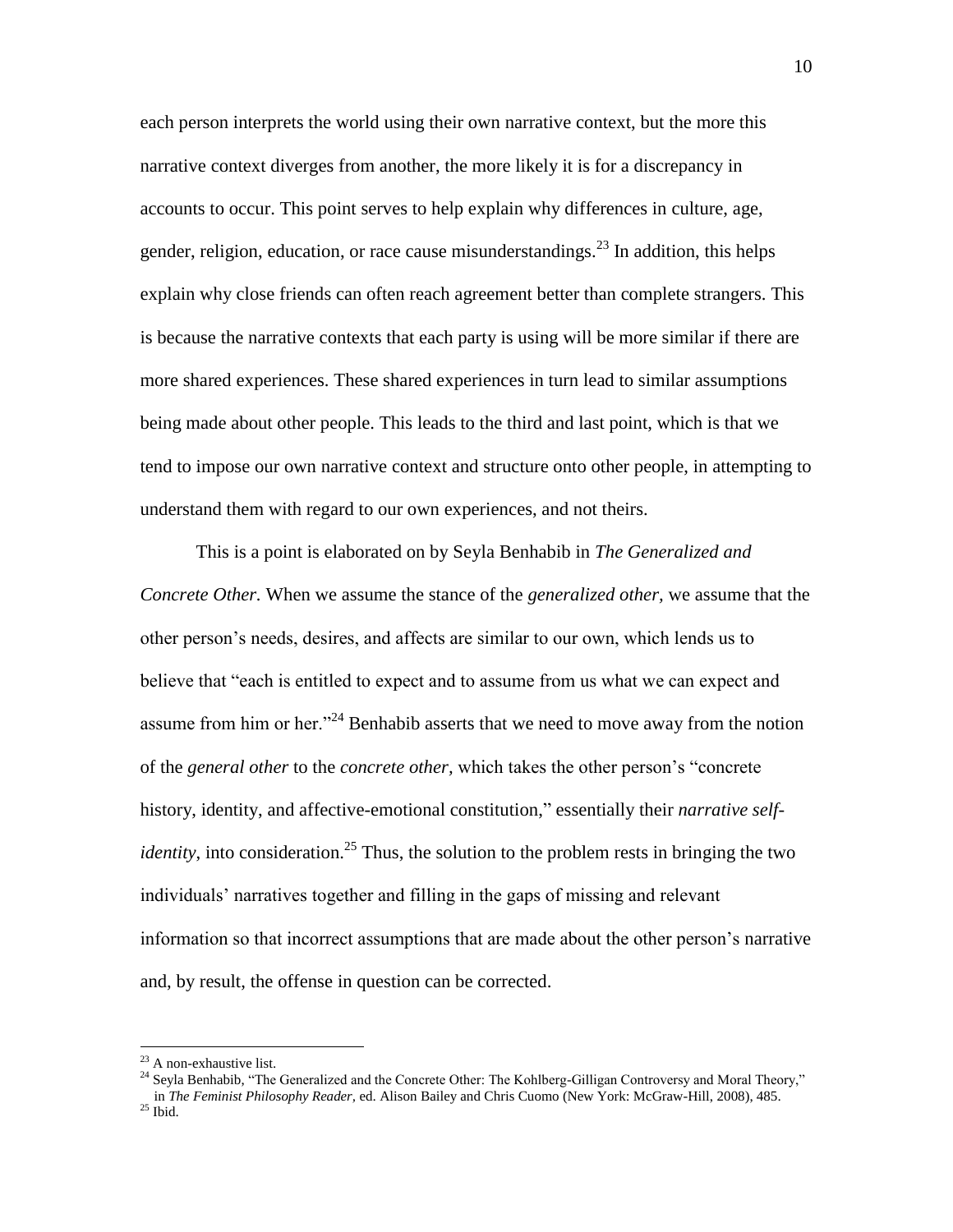## **Modifying Griswold's Use of Narrative**

Resolving a disagreement over the account of wrongdoing, which will then allow the parties to move toward forgiveness, requires that each party share both their interpretation of the event and the narrative elements relevant to the particular situation. Griswold touches upon this notion by describing how narrative can help in the process of forgiveness; however, his use does not pertain to the new condition that I introduced earlier. <sup>26</sup> Since I am introducing the sharing of narratives to fulfill a *new* condition and extend it beyond Griswold's use, some explanation and elaboration are required. First I will give a brief account of Griswold's use of narrative. This will aid in identifying ways that it must be adapted to suit our present purpose. Once this is accomplished, I will extend the notion of narrative sharing using ideas from a model of discourse ethics by Jürgen Habermas. The result will be a more robust use of narrative in forgiveness, which will aid in settling disagreement over the nature of an offense *and* fulfill other conditions, as well.

Griswold suggests that the use of narrative is helpful, in that it aids the wronged in reframing the wrongdoer by emphasizing common humanity, their willingness to meet conditions, and allowing to put the offense in context, and moves the wrongdoer to acknowledge, repudiate, take responsibility for the deeds, and make a commitment to not cause injury again.<sup>27</sup> By sharing their narrative, the wrongdoer places their offense in the larger context of their experiences, and gives explanation as to why the offense was committed.<sup>28</sup> The wronged shares their narrative as a way to communicate the wrong that

<sup>26</sup> Griswold, *Forgiveness: A Philosophical Exploration,* 99-110.

 $^{27}$  Ibid, 103-104.

 $28$  Ibid. 104.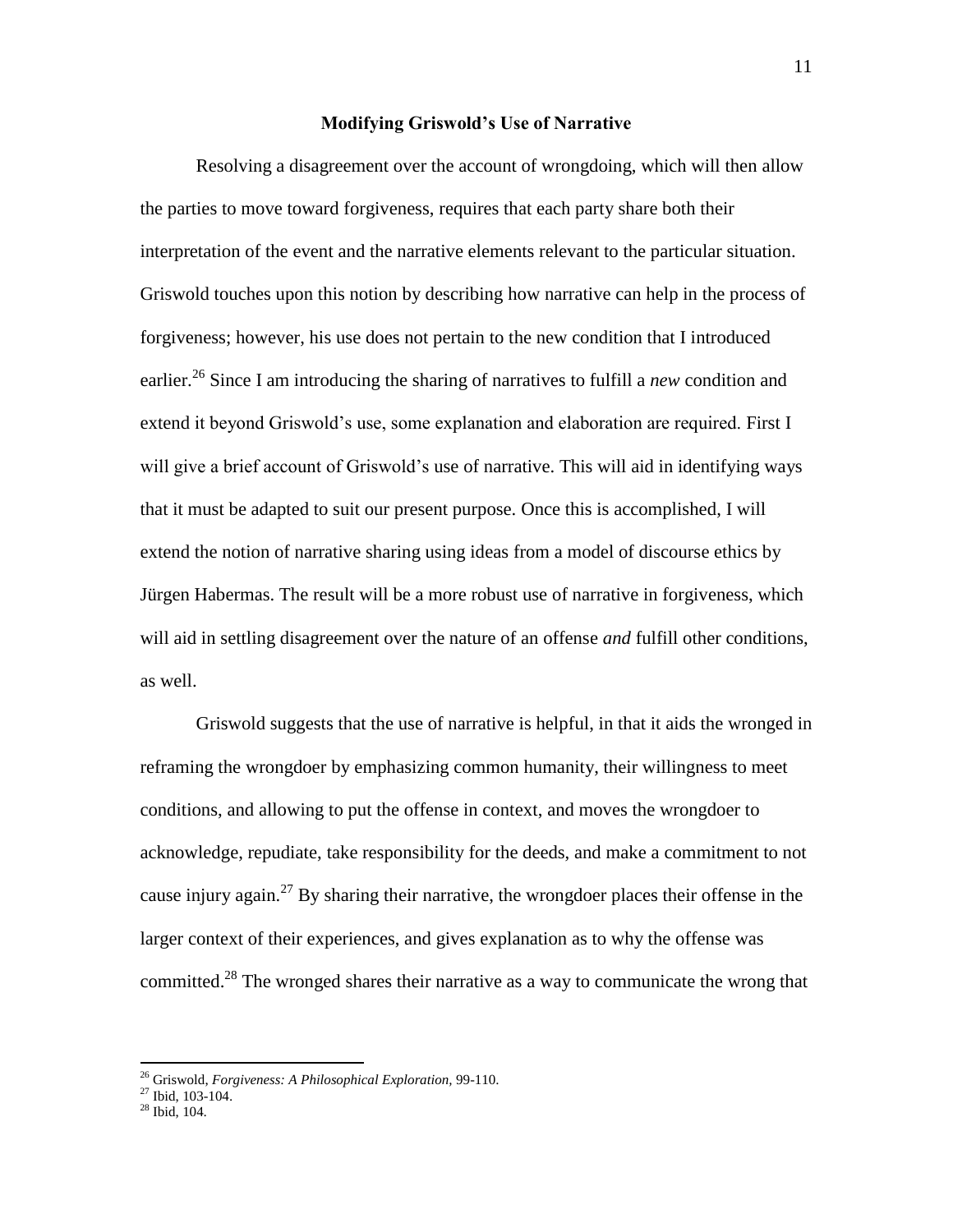was done to them and the extent of injury that was caused.<sup>29</sup> By seeing the injury that they have caused, ideally, the wrongdoer would be moved to fulfilling their conditions of forgiveness.<sup>30</sup> By seeing the larger context, shared humanity (moral imperfection), and the wrongdoer's commitment to change, the wronged would also be aided in fulfilling the conditions of forgiveness, as they reframe the wrongdoer and reduce resentment as a result.<sup>31</sup> Griswold's use of narrative is primarily to encourage empathy through understanding and reframing. While this is helpful in fulfilling conditions of forgiveness, Griswold does not apply it to resolving disagreement over the nature of an offense. Narrative is useful in that moves parties involved to empathic consideration, but also in its *explanatory* strength, as it aids in a contextual understanding of the situation.

Since both parties will be giving a narrative account, the sharing of narratives that occurs in this situation will take the form of discourse. Both parties will exchange their narrative accounts for the common purpose of resolving the dispute and agreeing on the nature of the offense that was committed. It is here that I introduce Jürgen Habermas' discourse ethics, as a way to fine-tune what the process of sharing narratives will look like and to avoid pratfalls and objections that may arise to this model of resolving disagreement.

## **Narrative Sharing as Discourse**

The idea of narrative sharing as a form of discourse is useful, especially within Habermas' model of discourse ethics and in relation to the situation being examined in this paper. My goal here in introducing discourse ethics is not to show its validity as a

<sup>29</sup> Ibid, 107-108.

 $30$  Ibid, 51.

 $31$  Ibid. 103.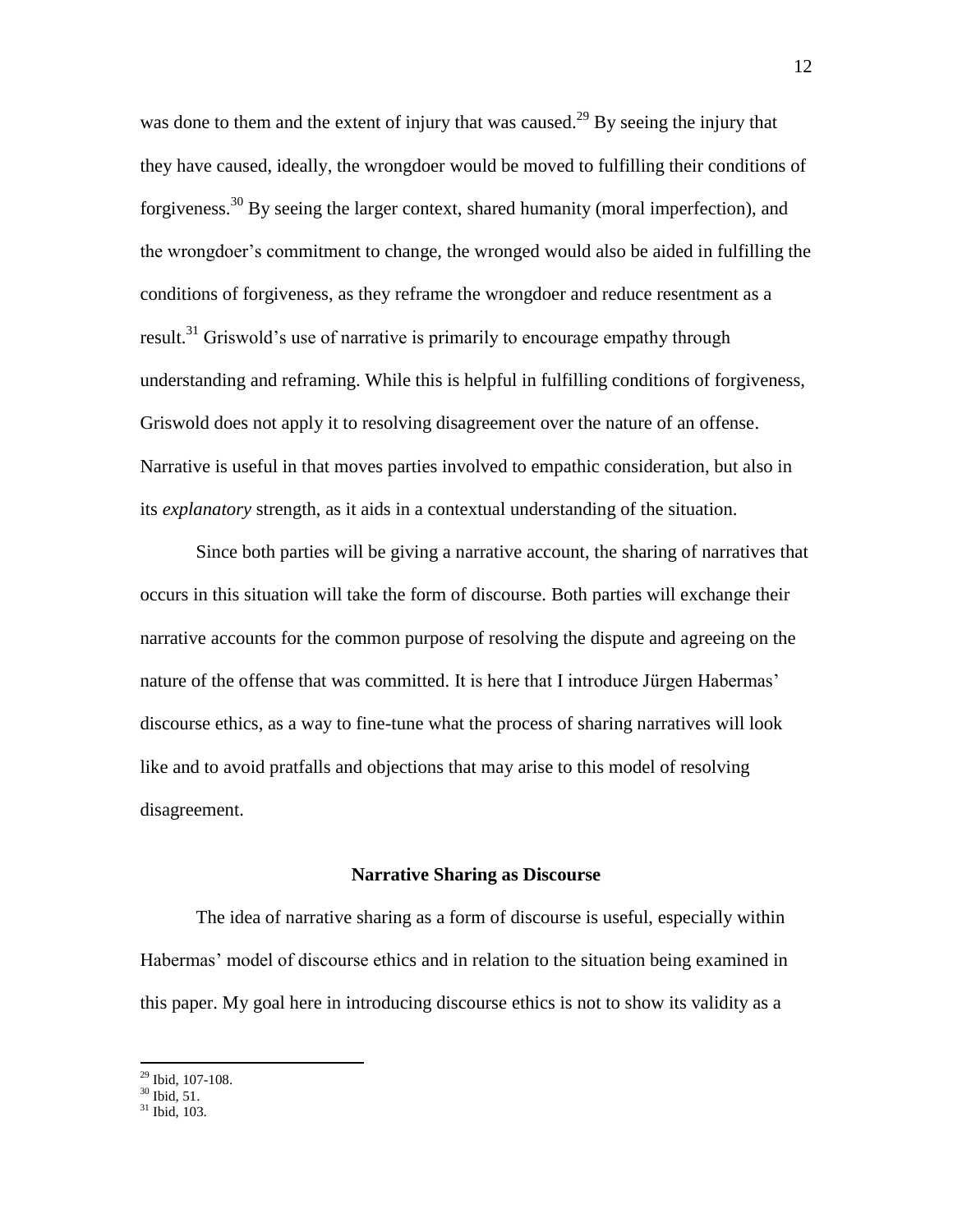comprehensive ethical model, but rather because it is particularly useful in disagreements that arise from differing interpretations. Jean Keller provides a succinct definition and function of discourse within Habermas' model, "According to Habermas, discourses are reflective forms of communicative action in which problematic validity claims are subject to discursive examination."<sup>32</sup> *Communicative action* here is meant to signify "the everyday communicative practices through which we achieve the mutual understanding necessary to coordinate our action plans and create a shared form of life.<sup>33</sup>

In addition, Habermas states that *communicative actions* involve a claim to truth, a claim to rightness, and a claim to truthfulness. Each of these hold the party involved accountable for their *communicative action* with regards to what is observable, what governs social relationships, and to their own subjective experiences. Thus in order for something to be a *communicative action* within discourse, it must commit no error in relation to the individual's knowledge of a situation objectively, socially, and subjectively. It also cannot commit an error in which the motivation for the *communicative action* is something other than settling the dispute over the validity claim.<sup>34</sup> This distinction is important to make, as truthful narrative sharing is central to successfully resolving a dispute over what took place. Once one party becomes either untruthful or motivated in a way that does not pertain to resolving the dispute, the narrative accounts of one or both parties become unreliable, and the discrepancies in their accounts will persist. In framing narrative sharing as discourse through *communicative* 

<sup>32</sup> Jean Keller, "Dialogue among Friends: Toward a Discourse Ethic of Interpersonal Relationships," *Hypatia* 23, no. 4 (2008): 162, accessed November 27, 2016, http://www.jstor.org.ezproxy.bethel.edu/stable/25483225.  $33$  Ibid.

<sup>&</sup>lt;sup>34</sup> Jürgen Habermas, *Moral Consciousness and Communicative Action*, trans. Christian Lenhardt and Shierry W. Nicholson (Cambridge: The Massachusetts Institute of Technology Press, 1990), 58.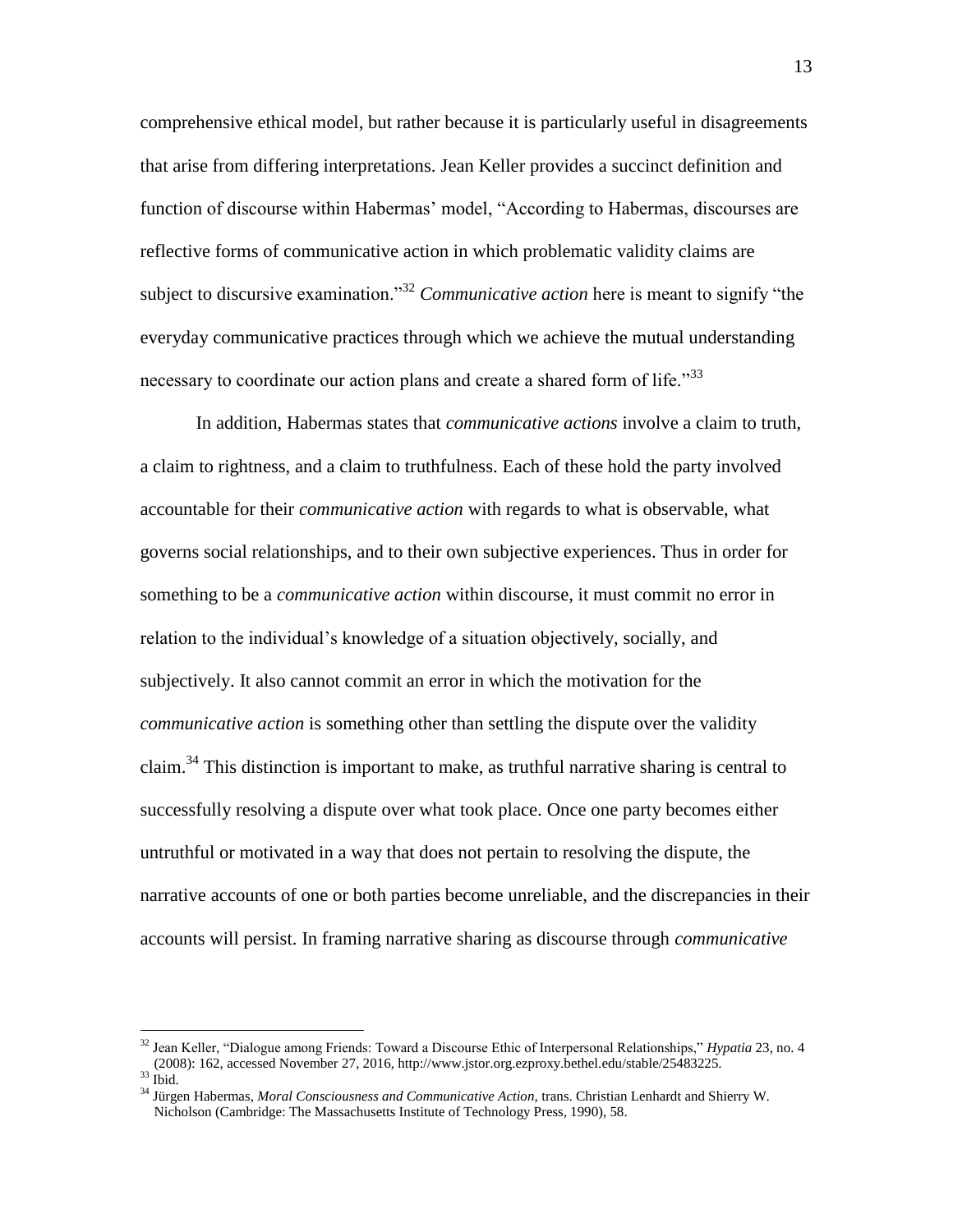*actions* as defined by Habermas, it is possible to avoid this issue, as well as define its primary purpose as resolving the dispute over the nature of the offense.

With this model in mind, narrative sharing as discourse through *communicative actions* will take the following form. First both parties will address the wrongdoing from their perspective by providing their interpretation of the account. If the accounts are differing to a degree that precludes Griswold's conditions from occurring, then narrative sharing as framed above must take place. If not, the situation will fall within the broader category of cases where the condition introduced–parties must reach an agreement as to what the nature of the offense–does not need explicit addressing. These situations, as mentioned earlier, will bypass this step, as the condition will already have been fulfilled. Once it becomes clear that there are significant differences in the accounts of wrongdoing, it will become necessary for both parties to share the narrative context within which the offense took place. This involves sharing both the interpretation of what the offense meant to them *and* the interpretation of what they saw as the others' intentions. Naturally, this will look different for the wronged and the wrongdoer; however, both parties should fully describe how the situation was interpreted with response to the self and the other. In addition, both parties must share the larger context in which this event took place. Omitting relevant narrative information will cause the instance of narrative sharing to no longer take the form of discourse through *communicative action*, which will hinder the process greatly by introducing the possibility for inaccurate accounts or ulterior motives. Once all of this has been communicated, the narrative context of the other and the action will become clear to both parties, and a resolution of the disagreement should follow.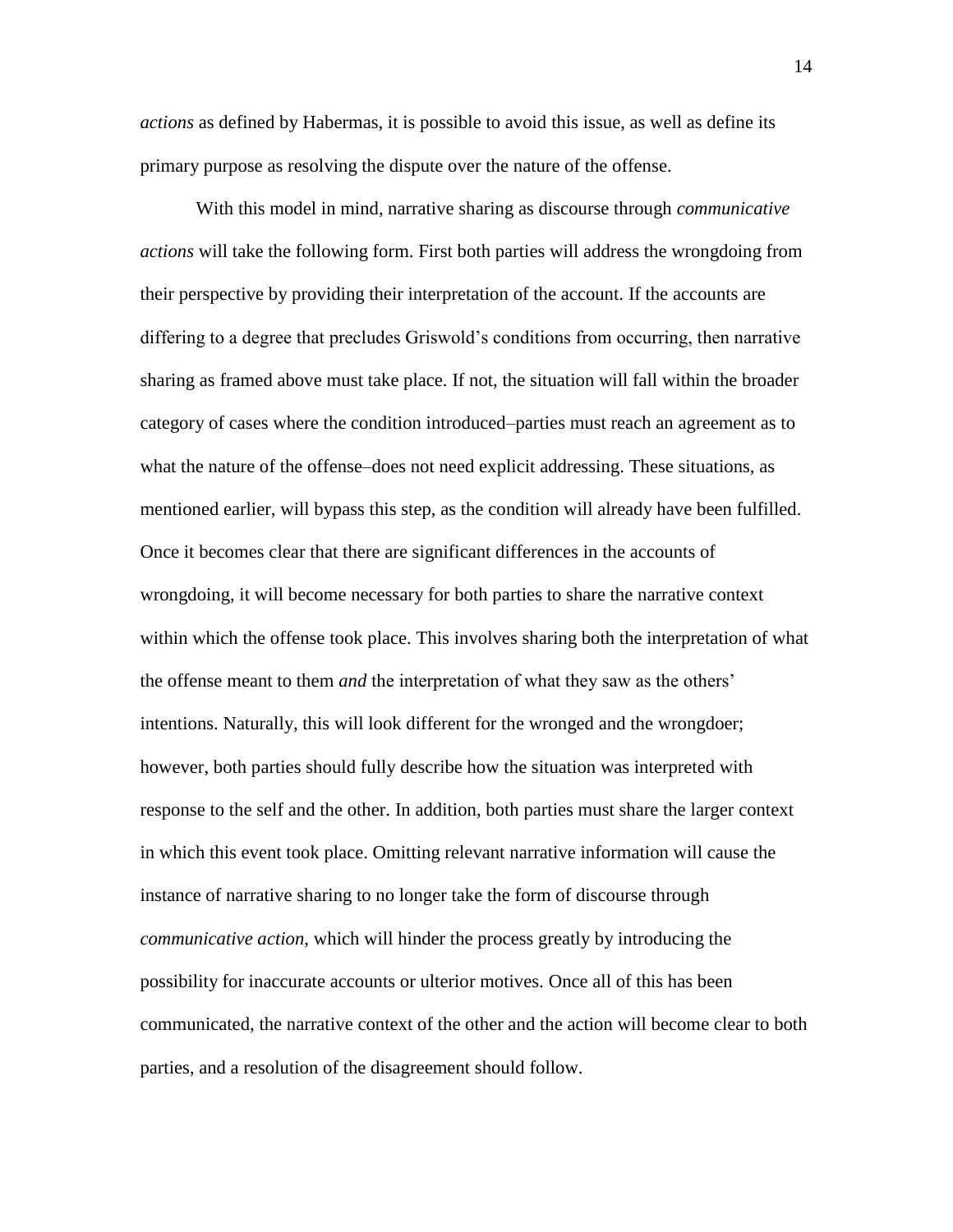## **Limitations to the Model**

Of course, it is conceivable that there will be situations where the model provided will not resolve the dispute and forgiveness will continue to evade the individuals involved. While the possibility for untruth or ulterior motives has been dealt with by applying Habermas' definition of *discourse* and *communicative action,* there still enters a possibility of untruth that arises from self-deception. While a full examination into this topic is well beyond the scope of this paper, if both parties are committed to engage in discourse, I believe that enough of a bridge will be created so that a compromise can be reached. Obviously complete agreement is ideal, but with limitations to human understanding, possible self-deception, and each party's subjective worldviews entering into the picture (especially when the individuals involved exist in largely different social environments), this is unlikely in all instances. The main goal of the condition of agreement on the nature of the offense, however, is not to reach complete agreement as to what happened, but rather to overcome the obstacles that this poses to the other conditions of forgiveness given by Griswold. Thus, if the two parties can reach a compromise in terms of how they perceive the offense, the conditions for forgiveness can be fulfilled and a situation where the wrongdoer becomes *conditionally unforgiveable* are largely avoided.

# **Conclusion**

I began my exploration on the topic of forgiveness and disagreement over the nature of an offense by examining how this can prevent forgiveness from taking place. I then demonstrated how agreement could be reached to a sufficient degree by use of narrative sharing as discourse through *communicative action*. In addition to resolving the

15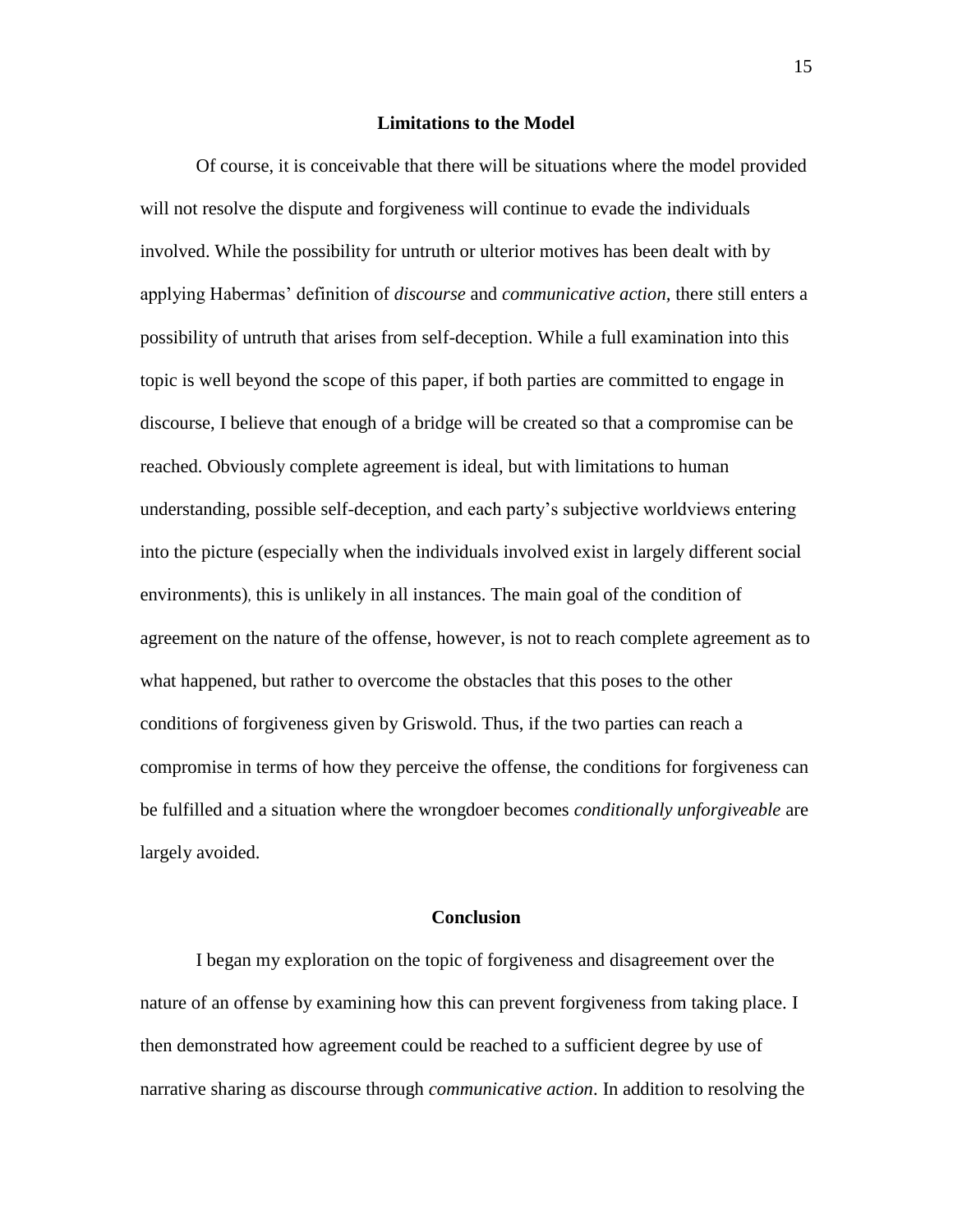disagreement (to a sufficient degree) and thus fulfilling the new condition introduced, I have also demonstrated how narrative sharing can aid greatly in working toward forgiveness by encouraging empathy.

One final point is to be made that the *communicative action* of narrative sharing *encourages* empathy, but is different from empathy in that it aims to settle dispute over validity of truth claims. The model described above is mainly used for sake of *explanation* and *clarification*, which I have argued aid in the process of forgiveness, especially if there are disputes over the nature of the offense involved. While a full investigation as to the nature of empathy is beyond the scope of this paper, it can be said that empathy involves more *intrapersonal* work than *interpersonal* work. In that it involves certain *imaginative* elements, <sup>35</sup> it is still prone to create misunderstandings. While its use is helpful in moving parties toward a more forgiving stance, as Griswold argues, it is not *explanatory* in nature. Since narrative sharing has significant *explanatory*  strength, it can aid in forgiveness by overcoming some of the deficiencies involved in empathy, promoting empathy through increased understanding of the other person, and help resolve disagreement over the nature of an offense.

While use of Habermas' definitions allows for avoiding of some deception and divergence from truth that is bound to occur, the issues of self-deception, motivation, and the difficulty involved in truth telling still complicate the issue and will require further exploration for a more complete model of resolving disputes through narrative sharing. Nonetheless, framed as discourse through *communicative action*, narrative sharing has significant strength in resolving the disputes over the nature of wrongdoing and aiding in the fulfillment of the conditions of forgiveness.

<sup>35</sup> Martha C. Nussbaum, *The New Religious Intolerance* (Cambridge: Harvard University Press, 2012), 144-146.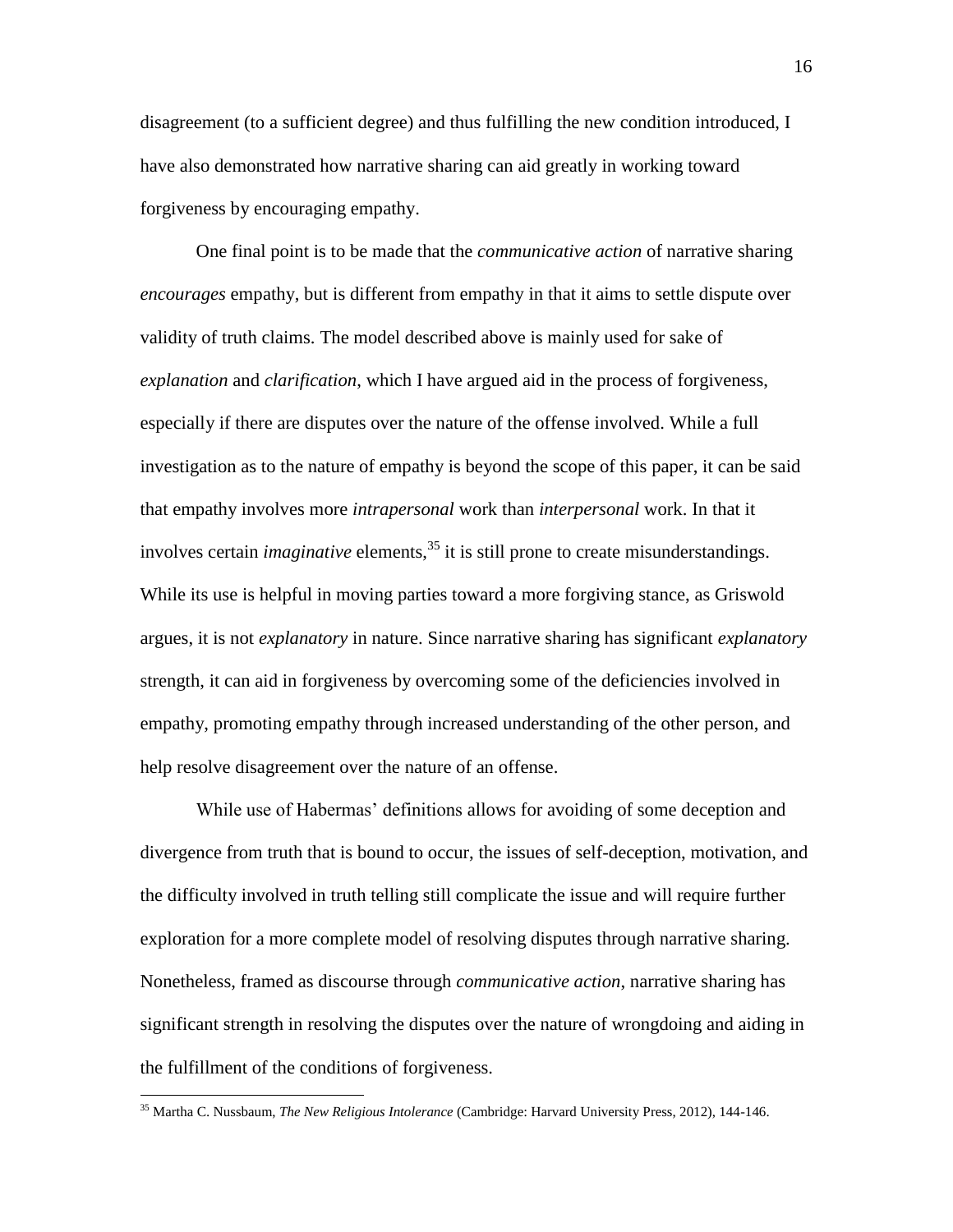# **Bibliography**

- Barthes, Roland, and Lionel Duisit. "An Introduction to the Structural Analysis of Narrative." *New Literary History* 6, no. 2 (1975): 237-72. doi:10.2307/468419.
- Benhabib, Seyla. "The Generalized and the Concrete Other: The Kohlberg-Gilligan Controversy and Moral Theory." In *The Feminist Philosophy Reader,* edited by Alison Bailey and Chris Cuomo, 478-496. New York: McGraw-Hill, 2008.
- Butler, Joseph. "Sermon IX." In *Fifteen Sermons Preached at the Rolls Chapel,* 58-65. Grand Rapids, MI: Christian Classics Ethereal Library. Accessed November 1, 2016. http://www.ccel.org/ccel/butler/sermons.html.
- Eide, Marian. "Introduction: Forgiveness." *South Central Review* 27, no. 3 (2010): 1-11. Accessed November 27, 2016. http://www.jstor.org.ezproxy.bethel.edu/stable/40985570.
- Govier, Trudy. "Forgiveness and the Unforgivable." *American Philosophical Quarterly* 36, no. 1 (1999): 59-75. Accessed November 5, 2016. http://www.jstor.org.ezproxy.bethel.edu/stable/20009953.
- Griswold, Charles L. *Forgiveness: A Philosophical Exploration.* New York: Cambridge University Press, 2007.
- Habermas, Jürgen. *Moral Consciousness and Communicative Action.* Translated by Christian Lenhardt and Shierry W. Nicholson. Cambridge: The Massachusetts Institute of Technology Press, 1990.
- Kaplan, David M. *Ricoeur's Critical Theory.* Albany: State University of New York Press, 2003.
- Keller, Jean. "Dialogue among Friends: Toward a Discourse Ethic of Interpersonal Relationships." *Hypatia* 23, no. 4 (2008): 158-181. Accessed November 27, 2016. http://www.jstor.org.ezproxy.bethel.edu/stable/25483225
- Kemp, Peter. "Narrative Ethics and Moral Law in Ricoeur." In *Paul Ricoeur and Contemporary Moral Thought,* edited by John Wall, William Schweiker, and W. David Hall, 32-46. New York: Routledge, 2002.
- MacIntyre, Alasdair. *After Virtue.* 2nd ed. Notre Dame: University of Notre Dame Press, 1984.
- Murphy, Jeffrie G. "The Case of Dostoevsky's General: Some Ruminations on Forgiving the Unforgivable." *The Monist* 92, no. 4 (2009): 556-82. Accessed November 27, 2016. http://www.jstor.org.ezproxy.bethel.edu/stable/27904144.